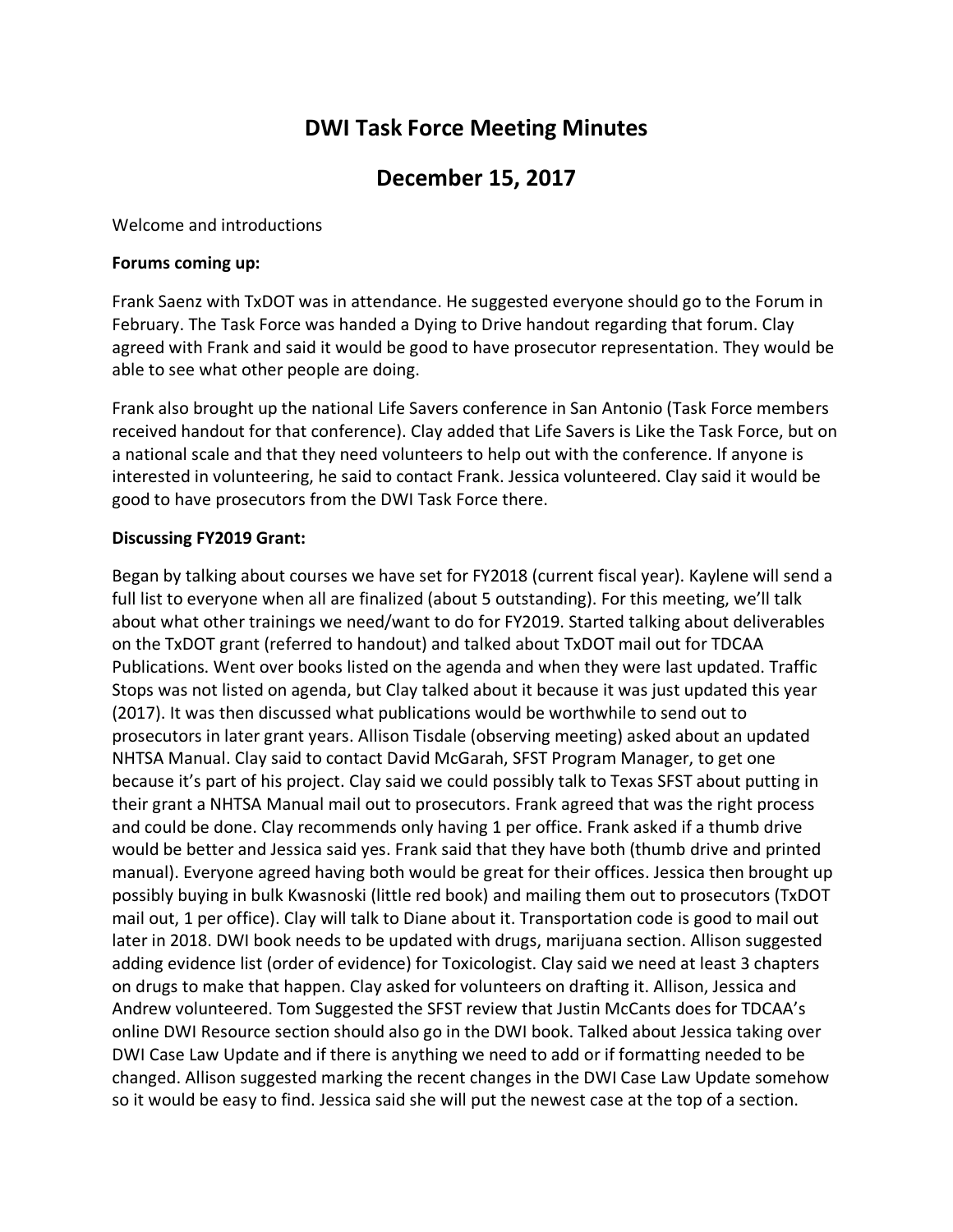Jackson said it would be nice to make it searchable. Clay said the online one is, but the PDF can't be. Jackson said he uses Control F and then searches for keywords. Clay said he would check with Doug to see if we can make it easier to search. Clay suggested that everyone let the appellate attorneys in their offices know about Jessica updating the DWI Case Law Updates and they could send her cases ASAP. Jessica agreed with that and added to feel free to send her any new cases they want. Clay then asked what would be helpful to add to our DWI Resource webpage. Allison suggested a regional database of experts. Clay said it's an issue because experts could be great today but not tomorrow. This list would be vouching for them and we don't' feel comfortable doing that. If you have defense experts you want info on, send Clay an email and he will send it to Tom Kimball at the National Traffic Law Center. They have a database with a lot of information on a lot of defense experts.

Started talking about TxDOT videos. Won't be able to do the Summit again, but we can keep making training videos. Clay asked for suggestions for topics. Clay received a proposal for a 2 tandem and intermediate voir dire training video. Clay said the shear scope of trying to film it scares him. Asked for other suggestions. Jo'Shae said her Assistant said that voir dire will be helpful to him. Everyone likes voir dire. Clay said filming a voir dire in its entirety is a bad idea and everyone agrees. 20 minute videos on both 1. Normal use & 2. DWI tough questions would be the best idea. Jessica said that everyone could send Clay examples of the hard/tough questions. Using a couple of prosecutors to do it all or have multiple voices, 3 quarters of everyone here and a few others, and do 5 minutes segments. We would keep the jury all the way through. Everyone agrees. Allison suggested misdemeanor responses and felony responses. Clay said there may be a place for that.

Started talking about training. Clay said the plan is to have Intoxication Manslaughter in 2018 as Advanced Court and have Appellate Course as well.This will be a Non-TxDOT program. 2019 specialized course might be Vehicular Crimes. Reasons are changing our format. It will be unlike baby school and have 3 different tracks going on. Will work a small segment for marijuana in there and then have basic Intoxication Manslaughter and advanced Intoxication Manslaughter. Also add in crash reconstruction somewhere. Clay asked everyone to send him ideas or proposals.

Went back to TxDOT receivables. 12 cases a year, Clay recommended we don't change it. Articles are at 4 a year and 6 total publications, likes the number but wants to know if there's enough DWI stuff in the Prosecutor Magazine. Everyone thinks it's enough. New Investigators get the new investigator book and we should continue that. For Baby school, keep giving them the same books (4 publications). Do they need anything else? Everyone says no. Keep training everyone we can. Outside presentation, we will keep number at 4. Clay actually did 12 last year, but likes to keep it at 4 just in case. Prosecutor trainings, everyone agrees that 1500 is still a good number. Train the Trainer, 25 attendees is a big as we can go. Any other projects you want Clay to do? No other ideas were shared.

Continue talking about training. We are doing Rolling Stoned: Investigating and Prosecuting the Drugged Driving (Drugged Driving) and Effective Courtroom Testimony (ECT) this year. Clay wants to go into year 2 with it, maybe with revisions. Do you like the more specialized issues?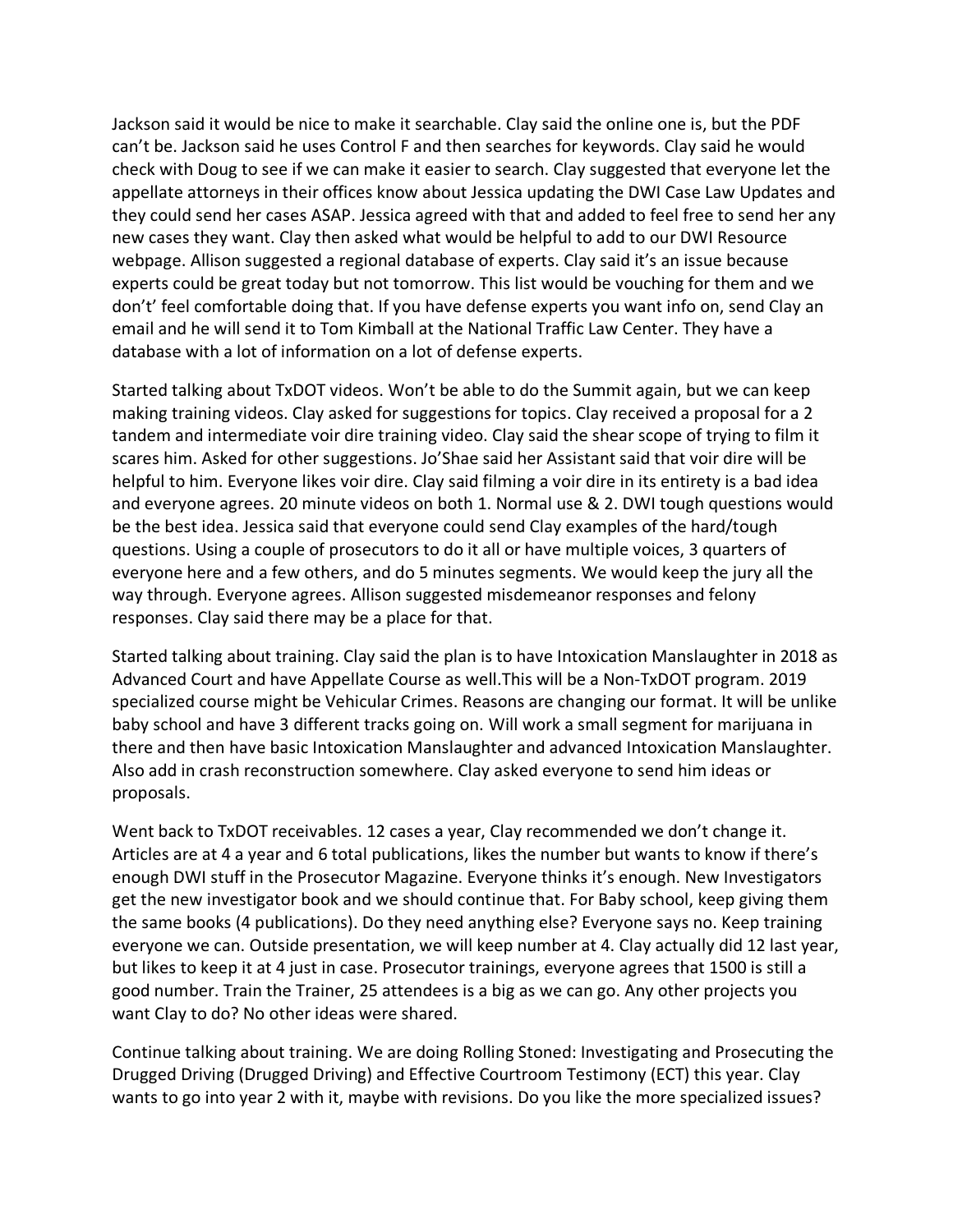Jessica doesn't think we need to get rid of ECT, maybe just not do it every year. Grant said a course on the science of HGN because getting a lot of new officers that are not getting samples on DWI 1sts. Clay said he has taught it in years past and has a PowerPoint for that. Kelsey said a training video on HGN would be very helpful. Seems some basic courses are good to work into training programs in years to come. Could market these basic courses as refreshers. It was also suggested to do topics on Search and Seizure: Don't get your evidence Suppressed. Would include instruction on how to do an in car video and/or body cam video, how and when to do a custodial statement or a non-custodial statement, language you should use in your report, marijuana and finish with HGN. Maybe add in Breath and Blood. Will figure out how to market. Will probably continue Drugged Driving, take ECT out and do the Basic DWI course we just talked about. Allison said market as Defending Against the Defense. Started looking at the outline in handout (proposed crash reconstruction course). Would be a TTI project. Had Sean elaborate since he met with TTI regarding this training outline. Sean said once John (TTI) is done adding in things, Sean will have his Harris County people go through it to see if it is worth it and if it needs to be a statewide or not. Andrew said he would bring some of his prosecutors as well to observe the training. Clay asked if it would be something the bigger divisions would want to go to on a regular basis. Jessica said yes. Clay said because it's regional he thinks that it starts as a regional thing and then goes beyond that (bigger places). Would be a good training for a TTI Program. Clay said he could help. Jim Burris – Toxicologist Expert (independent), David Pearson – Crash Reconstruction Expert, Don Egdorf DRE.

## **Lab section of agenda:**

Why is Austin the only place we have a toxicology lab was discussed. Every single substance they test requires that a toxicologist be trained/certified on that substance. Out of 17 toxicologists, if one person is out that day/week, there is someone else there that can test for anything. To help with delays from losing a chemist or being short one, they are going to take everything in fired/quitting chemist's que and will contract a private lab to do the testing. The Private lab will do testing in Texas and has to be certified by DPS. DPS pays for travel for people who will test your drugs. You have to make the travel arrangements, but contact DPS for them to pay. To make things move faster, 1. Put in Waiver of Further Testing and 2. If you have two counties needing blooded tested at one time, talk amongst yourselves to solve the problem of who gets to go first. The task force and toxicology section agreed to increase communication.

Clay related that continuing education for prosecutors will include the Toxicology Section and that he will be continuing to make presentations to Toxicologist.

## **Lunch break**

Breath and blood testing – Mike Jennings, APD DWI Detective, joins discussion regarding Breath Search Warrants. The Lab came to APD saying they are back-logged due to APD running their no refusal program a lot and wanted to know if there was anything that can be done to stop the amount of blood samples coming to them and if he could stop no refusal, he said no. Defense attorney websites are saying 60 to 70% of the time to let defendant give blood. Is there a way you can get the warrant for breath and/or blood and tell the defendant we have the search